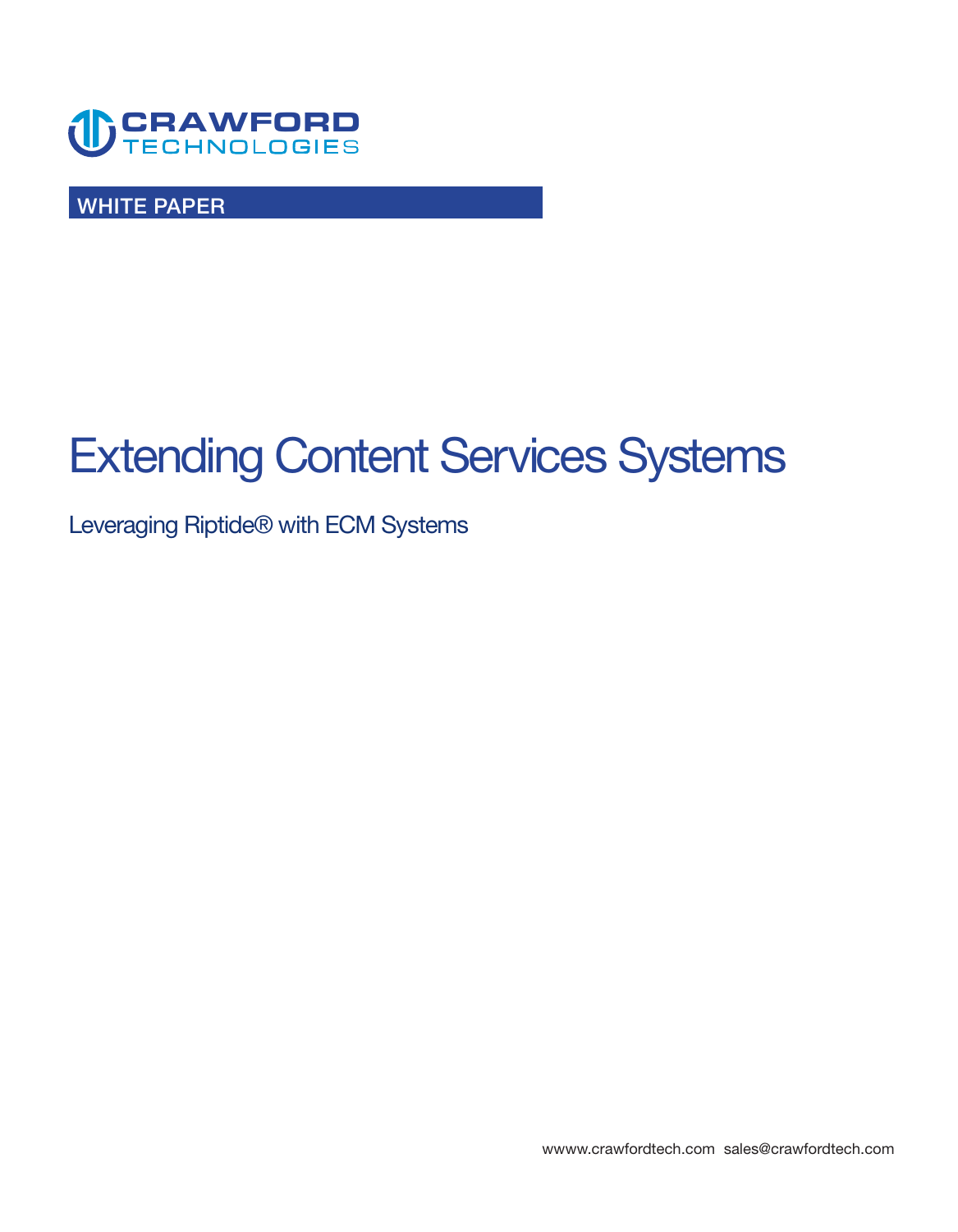#### **Introduction**

**Enterprise Content Management (ECM) systems are important document repositories of record as well as critical components of operational business and case processes within organizations in every industry. All organizations must deal with an increasingly complex confluence of content. Everything from e-mail messages and social media, to a multitude of databases, document repositories and legacy print and mail systems all must be managed, protected and maintained in order for 'business as usual' to proceed. Mismanage even a single piece of the content management puzzle and chances are that your company is not experiencing optimal performance and possibly incurring increased risk.** 

**A great deal of attention is paid to the systems that collect and archive enterprise information. The strategic focus is often on capturing and retaining information digitally and/or converting paper documents into digital files with the goal of removing paper from enterprise processes. This digital transformation is well underway and it is common for most enterprise organizations to have multiple information systems and content repositories to support any number of specialized processes, departments and jurisdictions.** 

#### **Information Input vs. Information Output**

**While ECM systems are very good at information input, they don't do a very good job at information output. These platforms all provide great ability to capture, search and view data, but most do not provide easy or efficient ways to output, or publish, the information.** 

**Consider a case-based process which requires users to collect information – for example as part of an insurance claim, customer services request or perhaps criminal proceedings – and provide a case file of related documents for consumption by other internal teams or third parties.** 

**Publishing case files can be a slow and error prone manual process. It requires finding, opening and viewing each document in the case, to then collate, assemble and print or output in some digital delivery channel. This issue is compounded in most ECM systems by the fact that documents can be stored in multiple formats, such as MS Office documents, images and print ready files, all of which need to be combined into a final bundle, often in the same document format, often as PDF. Not only that, but the required documents may likely be spread around multiple, separate ECM systems making this process even more challenging.** 

#### **Homegrown Work-Arounds**

**Some ECM platforms have the ability to output manually aggregated results, but as a general rule the results are limited to the documents' original file format in a simple .zip file with no capability for the user to perform value-added functionality such as sorting, watermarking, annotating or indexing the contents. In the end, even with the most advanced ECM systems, most companies suffer from lowered operational productivity and effectiveness due to this missing output functionality.** 

**Mismanage even a single piece of the content management puzzle and chances are that your company is not experiencing optimal performance**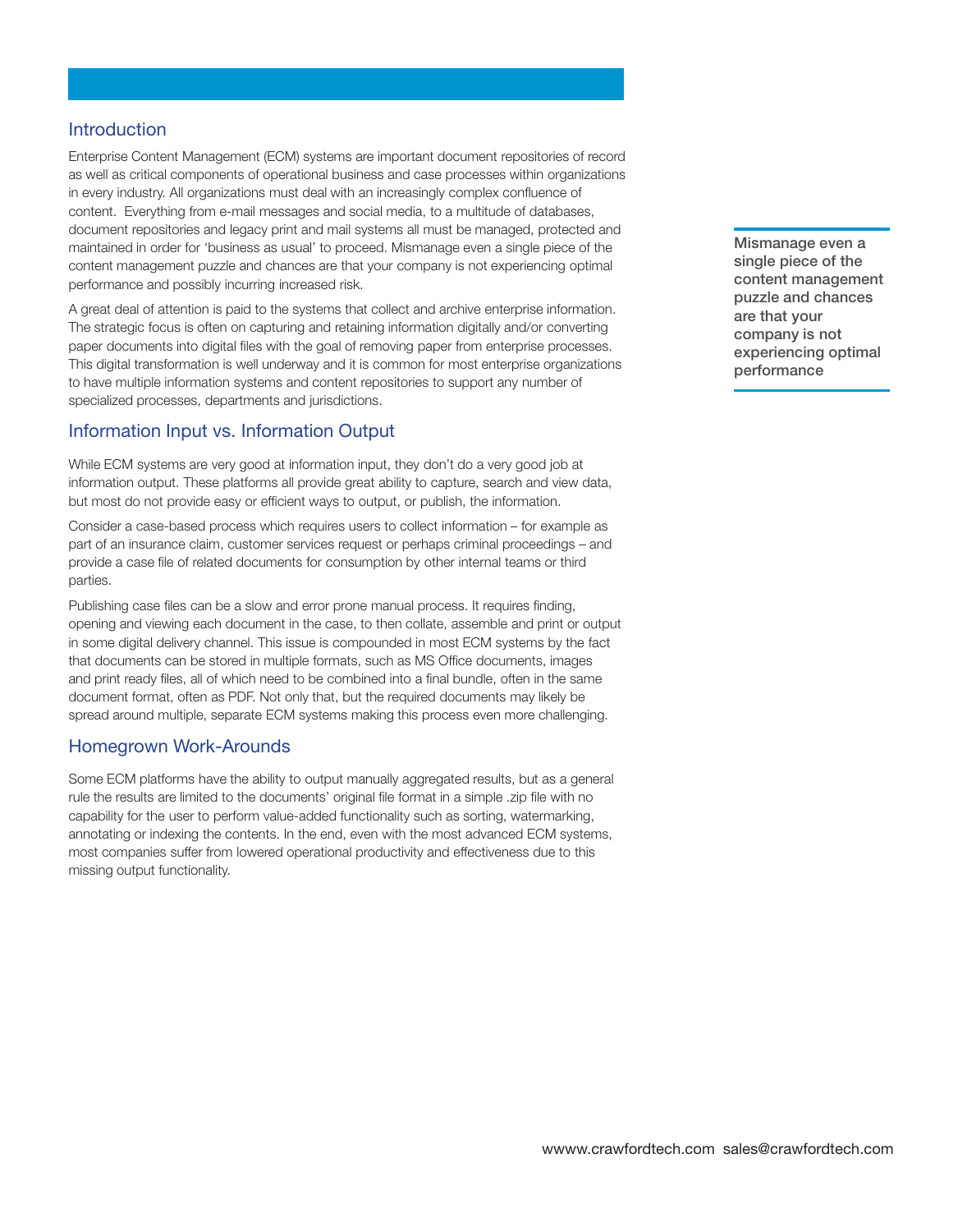**Many customers resort to developing their own in-house ECM publishing point solution to address these weaknesses. But this approach results in significant initial development costs as well as the burden of ongoing maintenance, often exacerbated by ECM system upgrades and various incompatibilities encountered.** 

**In the end, satisfying common business requirements for outputting, or publishing, content from most ECM systems is difficult and costly. The result is lower case-worker productivity, a less effective end product, and significant IT investment in the absence of a purpose-built enterprise solution.** 

# **A Better Approach**

**Crawford Technologies provides a better approach with Riptide® -- an output management solution for ECM repositories. This innovative solution provides the ability to output content from Enterprise Content Management platforms and solutions from virtually any document format and for virtually any destination you choose. Using Riptide, you can collect and package ECM content from any variety of disparate repositories and then output that content in standard print and digital delivery formats.** 

**Riptide supports very high volumes of documents and seamlessly and easily integrates into existing multi-vendor and multi-repository enterprise ECM environments, and supports office, print and imaging file types.** 

**When you need to collect and publish enterprise content, Riptide makes it easy to support a wide range of input formats and convert to a variety of delivery channels with a broad range of delivery options, including print, e-mail, fax, and more.** 

### **Use Cases**

**We believe Riptide is an essential tool for effective Enterprise Content Management. Here are just a few examples of Riptide at work today:** 

### *Enhanced Customer Communications in Financial Services*

**A Wall Street financial services firm deployed Riptide to create an integrated system for enhanced customer communication. The firm used Riptide as part of a major business reengineering effort to consolidate all business processes into a single managed solution. Content is accumulated through several internal and external channels and due to the very large number of documents involved, they needed to automate the output and delivery. Users request content they need, requests are automatically sent to Riptide which retrieves the content and determines the output destination. The jobs are automatically converted to the proper format for delivery. Read the entire use case here.** 

**While ECM systems are very good at information input, they don't do a very good job at information output.**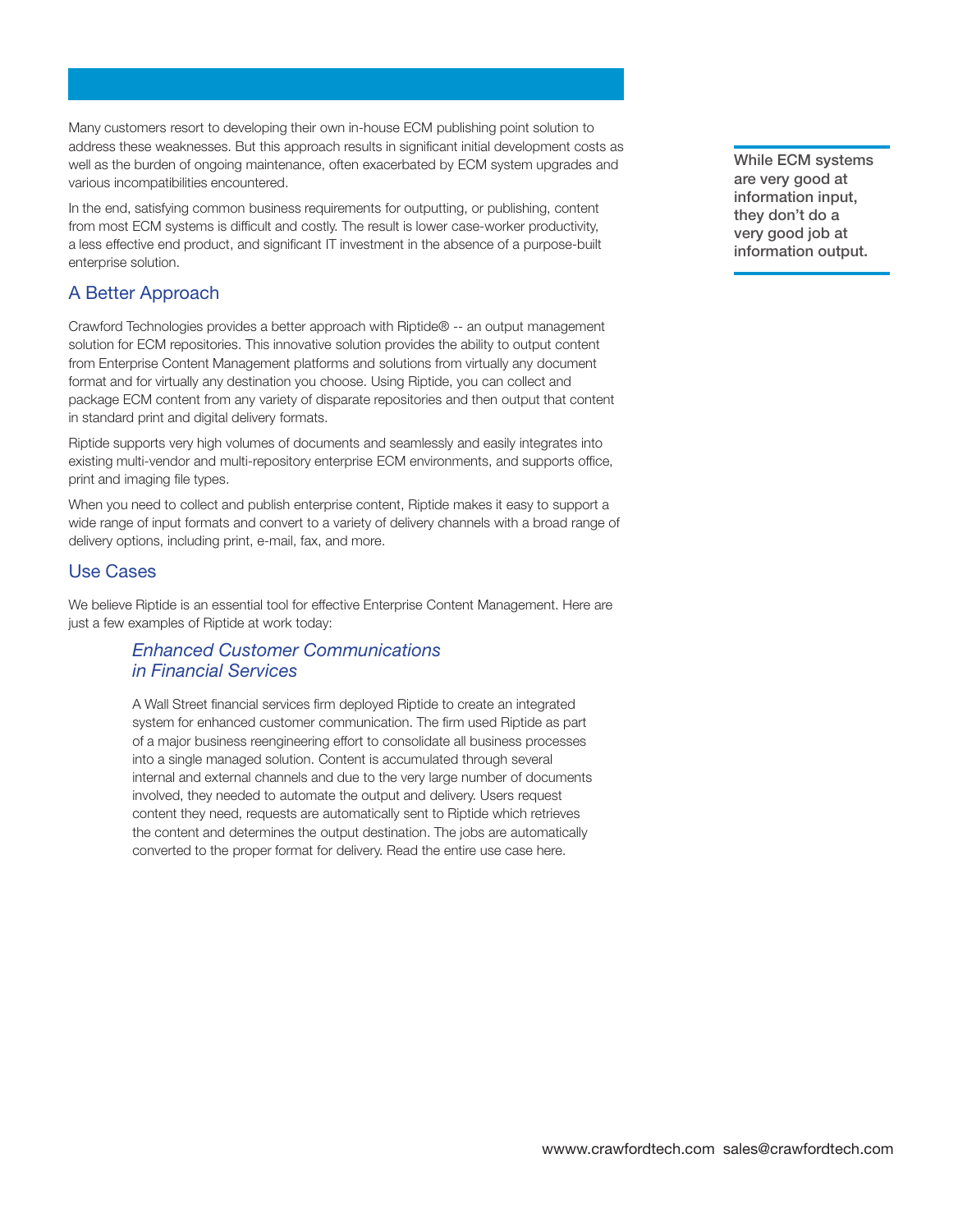#### *More Efficient Case Management in Government*

**This city government combines the power of ECM with the automated document aggregation and output management capability of Riptide. The police department of this suburb of Los Angeles ensures the public safety of almost 210,000 residents. Their struggle: Case management. Each case file is assembled as documents arrive and is comprised of documents in disparate formats. Files contain both scanned and electronic documents. As the investigation process proceeds, case files need to be reviewed by various departments and individuals involved. In the past, this was a manual process involving printing, copying, collating, and so forth. Now, Riptide is used to automatically find, assemble and distribute the case files. The automated process not only saves time; it also provides error tracking, logging and a record of case files sent. Read the entire use case here.** 

#### *Case Management and Distribution for a Hospital*

**This hospital took advantage of the integration capabilities of Riptide to connect their health information management (HIM) system with their IBM FileNet Content Manager platform, resulting in a comprehensive web-based, digital healthcare records management system. The HIM collects, stores and presents unstructured data integrated with structured electronic patient records (EPR) data. With Riptide, data is collected, reformatted as necessary, and then automatically released and distributed to the appropriate departments and individuals. By eliminating manual processes, the hospital has reduced errors, saved money, and improved the customer experience. Read the entire use case here.** 

#### *Streamlining Administrative Processes for an Insurance Company*

**This large insurance company, specializing in disability claims processing, had implemented IBM"s Case Manager for document storage and management. When handling insurance claims, numerous reports from a variety of sources are generated, typically in different formats, including Word documents, image formats, PDFs and XML transmissions. Because different audiences must receive this information securely and in a timely fashion, it was essential that the insurance company find a solution that would streamline the collation and distribution of claims documents. By using Riptide, the company was able to automatically extract documents from one or more ECM repositories, assemble a packet that included a cover sheet, table of contents, and other relevant data, and submit the complete packets to designated outputs, including print, fax, and ePresentment. The insurance company has reduced administrative costs and provides better customer experience with this automated process. Read the entire use case here.** 

**Riptide makes it easy to output content in a variety of multichannel so it can be directed to multiple devices and for multiple delivery options.**